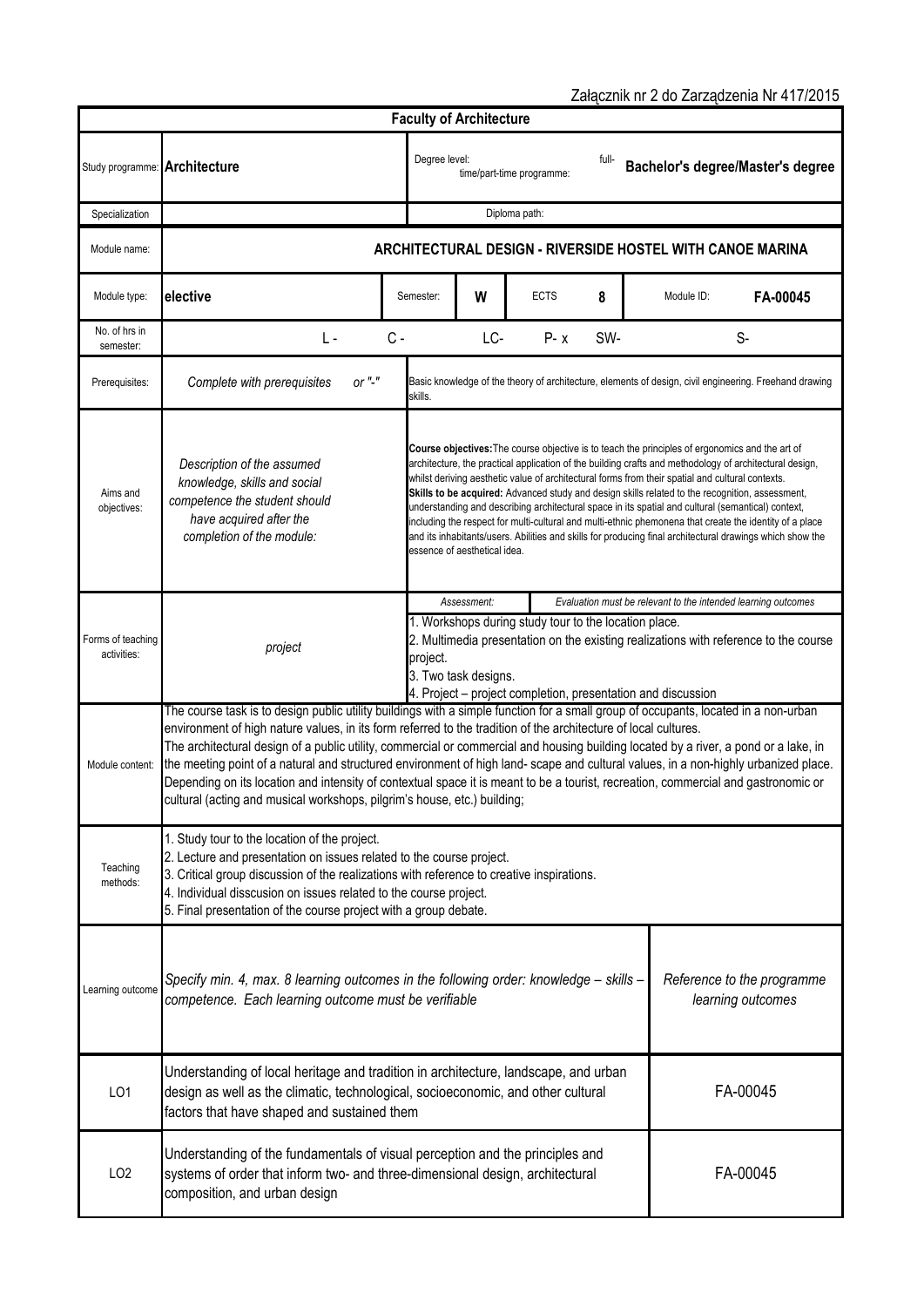| LO <sub>3</sub>             | Understanding of the diverse needs, values, behavioral norms, physical ability, and<br>social and spatial patterns that characterize different cultures and individuals and the<br>implication of this diversity for the societal roles and responsibilities of architects | FA-00045                                                                                  |             |
|-----------------------------|----------------------------------------------------------------------------------------------------------------------------------------------------------------------------------------------------------------------------------------------------------------------------|-------------------------------------------------------------------------------------------|-------------|
| LO4                         | Understanding of the basic principles and appropriate application and performance of<br>building envelope materials and assemblies                                                                                                                                         | FA-00045<br>FA-00044                                                                      |             |
| LO <sub>5</sub>             | Ability to use basic architectural principles in the design of buildings, interior spaces,<br>and sites                                                                                                                                                                    | FA-00045<br>FA-00048                                                                      |             |
| LO <sub>6</sub>             | Ability to gather, assess, record, and apply relevant information in architectural<br>coursework                                                                                                                                                                           | FA-00045                                                                                  |             |
| LO <sub>7</sub>             | Ability to produce final architectural drawings which show the essence of<br>aesthetical idea.                                                                                                                                                                             | FA-00051<br>FA-00052<br>FA-00053                                                          |             |
| LO <sub>8</sub>             | Ability to use appropriate representational media, including freehand drawing<br>and computer technology, to convey essential formal elements at each stage<br>of the design process                                                                                       | FA-00051<br>FA-00052<br>FA-00053<br>FA-00054<br>FA-00055                                  |             |
| No. of learning<br>outcome  | Methods of assessing the learning outcome                                                                                                                                                                                                                                  | Type of teaching activities (if more<br>than one) during which the outcome<br>is assessed |             |
| <b>LO1</b>                  | Evaluation of design solutions presented in task designs and final project                                                                                                                                                                                                 | Project                                                                                   | Task design |
| LO <sub>2</sub>             | Evaluation of design solutions presented in task designs and final project                                                                                                                                                                                                 | Project                                                                                   | Task design |
| LO3                         | Evaluation of design solutions presented in task designs and final project                                                                                                                                                                                                 | Project                                                                                   | Task design |
| LO4                         | Evaluation of design solutions presented in task designs and final project                                                                                                                                                                                                 | Project                                                                                   | Task design |
| LO <sub>5</sub>             | Evaluation of design solutions presented in task designs and final project                                                                                                                                                                                                 | Project                                                                                   | Task design |
| LO <sub>6</sub>             | Evaluation of mutimedia presentation.                                                                                                                                                                                                                                      | Presentation                                                                              |             |
| <b>LO7</b>                  | Evaluation of design solutions presented in task designs and final project                                                                                                                                                                                                 | Project                                                                                   |             |
| <b>LO8</b>                  | Evaluation of multimedia presentation as well as design solutions presented in<br>task designs and final project                                                                                                                                                           | Project<br>Presentation                                                                   | Task design |
|                             | lecture attendance                                                                                                                                                                                                                                                         |                                                                                           | 0           |
|                             | participation in classes, laboratory classes, etc.                                                                                                                                                                                                                         |                                                                                           | 60          |
|                             | preparation for classes, laboratory classes, projects, seminars, etc.<br>working on projects, reports, etc.                                                                                                                                                                |                                                                                           | 40<br>60    |
|                             | participation in student-teacher sessions related to the classes/seminar/project                                                                                                                                                                                           |                                                                                           | 20          |
|                             | implementation of project tasks                                                                                                                                                                                                                                            |                                                                                           | 50          |
|                             | preparation for and participation in exams/tests                                                                                                                                                                                                                           |                                                                                           | 0           |
| Student workload (in hours) |                                                                                                                                                                                                                                                                            |                                                                                           |             |
|                             |                                                                                                                                                                                                                                                                            |                                                                                           |             |
|                             |                                                                                                                                                                                                                                                                            | <b>TOTAL</b>                                                                              | 230         |
|                             |                                                                                                                                                                                                                                                                            |                                                                                           | <b>ECTS</b> |
| Quantitative<br>indicators  | Student workload - activities that require direct teacher participation:                                                                                                                                                                                                   | 80                                                                                        | 8           |
|                             | Student workload - practical activities:                                                                                                                                                                                                                                   | 150                                                                                       |             |